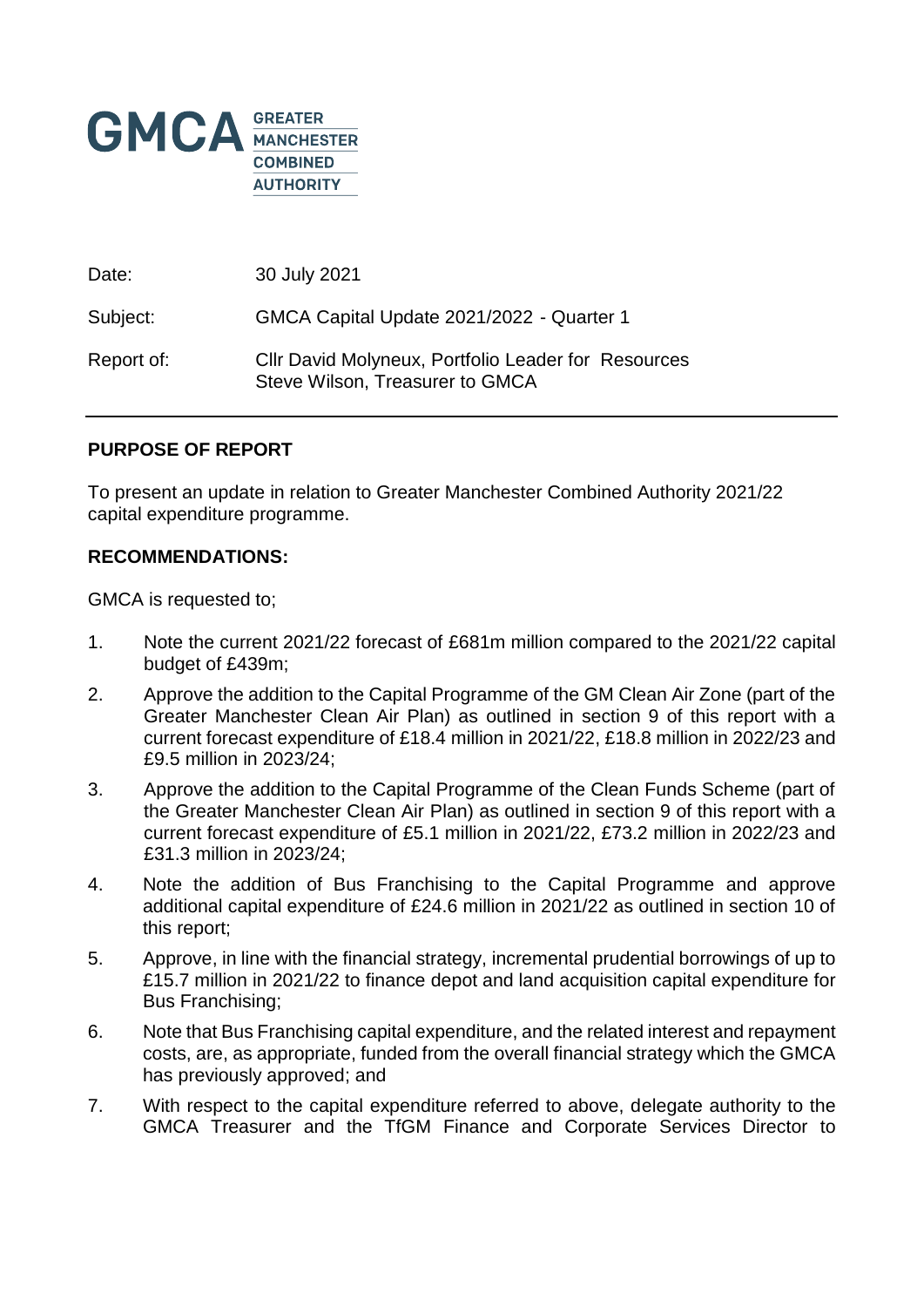determine the optimum funding mix between Earnback Capital grant and Prudential Borrowings.

8. Approve the addition to the capital programme of the Affordable Homes, Public Sector Decarbonisation, Homelessness Rough Sleeper Programme and Green Homes Grant schemes outlined in section 14 of this report.

### **CONTACT OFFICERS:**

| Name:                          | Steve Wilson, Treasurer to GMCA                                                                                                         |
|--------------------------------|-----------------------------------------------------------------------------------------------------------------------------------------|
| Telephone:                     | 0161 778 7004                                                                                                                           |
| E-mail:                        | steve.wilson@greatermanchester-ca.gov.uk                                                                                                |
| Name:                          | Rachel Rosewell, Deputy Treasurer to GMCA                                                                                               |
| Telephone:                     | 07725 482865                                                                                                                            |
| E-mail:                        | rachel.rosewell@greatermanchester-ca.gov.uk                                                                                             |
| Name:<br>Telephone:<br>E-mail: | Steve Warrener, Finance and Corporate Services Director, Transport<br>for Greater Manchester<br>07711 819301<br>steve.warrener@tfgm.com |

**Risk Management** – An assessment of major budget risks faced by the authority are carried out quarterly as part of the reporting process – at the present time a significant proportion of the capital budget is funded through grant. In order to mitigate the risk of monetary claw back the full programme is carefully monitored against the grant conditions and further action would be taken as necessary.

**Legal Considerations** – There are no specific legal implications contained within the report.

**Financial Consequences – Revenue** – There are no specific revenue considerations contained within the report, however the revenue budget contains resources to meet the capital costs of the authority. Changes in the capital programme can affect the budget to meet these costs.

**Financial Consequences – Capital** – The report sets out the expenditure for 2021/22.

Number of attachments included in the report: None

### **BACKGROUND PAPERS:**

#### **Reports to Greater Manchester Combined Authority:**

Bus Reform - 27 November 2020 GMCA Capital Programme 2020/21 – 2023/24 - 12 February 2021 Bus Reform: Consultation and the GMCA Response - 23 March 2021 Local Growth Deal Funding and Approvals - 28 May 2021 Local Transport Grant and Pothole Challenge Funding – 25 June 2021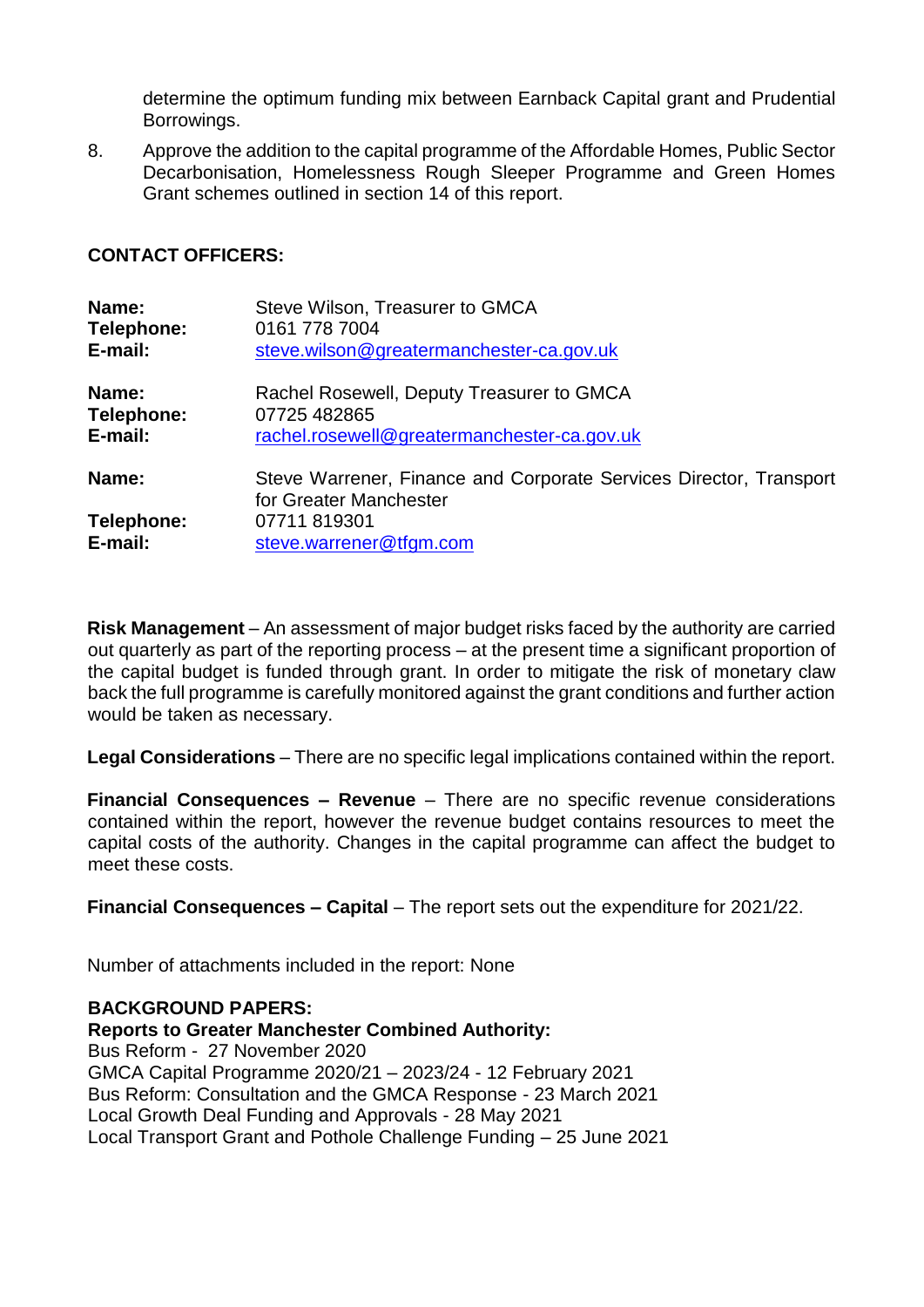| <b>TRACKING/PROCESS</b>                                                   |                                          |    |  |
|---------------------------------------------------------------------------|------------------------------------------|----|--|
| Does this report relate to a major strategic decision, as set out in      |                                          | No |  |
| the GMCA Constitution                                                     |                                          |    |  |
| <b>EXEMPTION FROM CALL IN</b>                                             |                                          |    |  |
| Are there any aspects in this report which means it should be $\vert$ N/A |                                          |    |  |
| considered to be exempt from call in by the relevant Scrutiny             |                                          |    |  |
| Committee on the grounds of urgency?                                      |                                          |    |  |
| <b>TfGMC</b>                                                              | <b>Overview &amp; Scrutiny Committee</b> |    |  |
| N/A                                                                       | Corporate Issues & Reform 7th            |    |  |
|                                                                           | Sept 2021                                |    |  |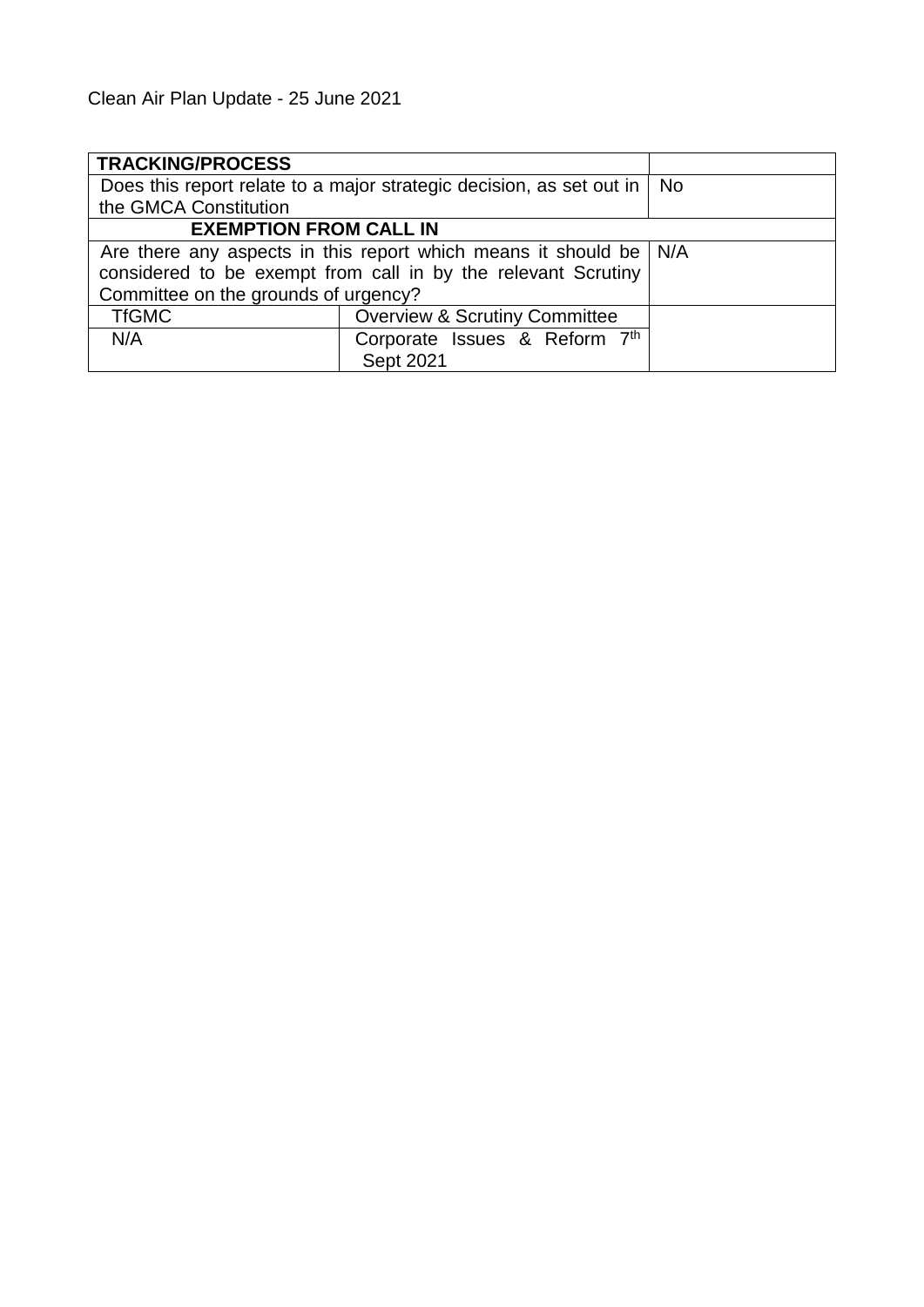# **1. INTRODUCTION AND BACKGROUND**

- 1.1 The Greater Manchester Combined Authority (GMCA) approved the 2021/22 Capital Programme at its meeting on 12 February 2021.
- 1.2 GMCA's capital programme includes Greater Manchester Fire and Rescue Services, Economic Development and Regeneration programmes and the continuation of the programme of activity currently being delivered by Transport for Greater Manchester ("TfGM") and Local Authorities including the following elements:
	- The Greater Manchester Transport Fund ('GMTF');
	- Metrolink Phase 3 extensions, legacy works;
	- Metrolink Trafford Park Line Extension;
	- Other Metrolink Schemes;
	- Transport Interchanges:
	- Bus Priority;
	- Other capital projects and programmes including Transforming Cities, Active Travel, Cycle City Ambition Grant (CCAG 2), Joint Air Quality Unit (JAQU) Early Measures Investment Fund (EMIF), Clean Bus Initiatives, OLEV-EV Taxi, Rail – Access for All, Clean Air Zones (CAZ), Clean Fund Scheme (CFS), and Bus Franchising;
	- Transport Growth Deal Major Schemes;
	- Minor Works (including schemes funded by Integrated Transport Capital Block and Growth Deal);
	- Capital Highways Maintenance, Traffic Signals and Full Fibre;
	- Investments including Growing Places, Regional Growth Fund and Housing Investment Fund; and
	- Economic Development and Regeneration Growth Deal Schemes.
- 1.3 The 2021/22 Capital Programme is summarised in Appendix A and the major variances are described in this report.

# **2. IMPACT OF COVID-19**

- 2.1 The progression of a significant number of schemes and their associated expenditure profiles has continued to be impacted by the pandemic. TfGM and Local Authority Delivery Partners will continue to work with their respective supply chains to keep these impacts to a minimum; whilst simultaneously prioritising the need to ensure that all work continues to be carried out in a manner which is both safe and compliant with national guidance.
- 2.2 Some of these impacts manifested themselves on the capital expenditure forecasts figures reported within this update, and it is anticipated that these impacts will continue to varying degrees into the future in respect of expenditure within 2021/22. These impacts are being kept under regular review and will continue to be reported to the GMCA through future capital programme updates.

# **3. GREATER MANCHESTER TRANSPORT FUND (GMTF)**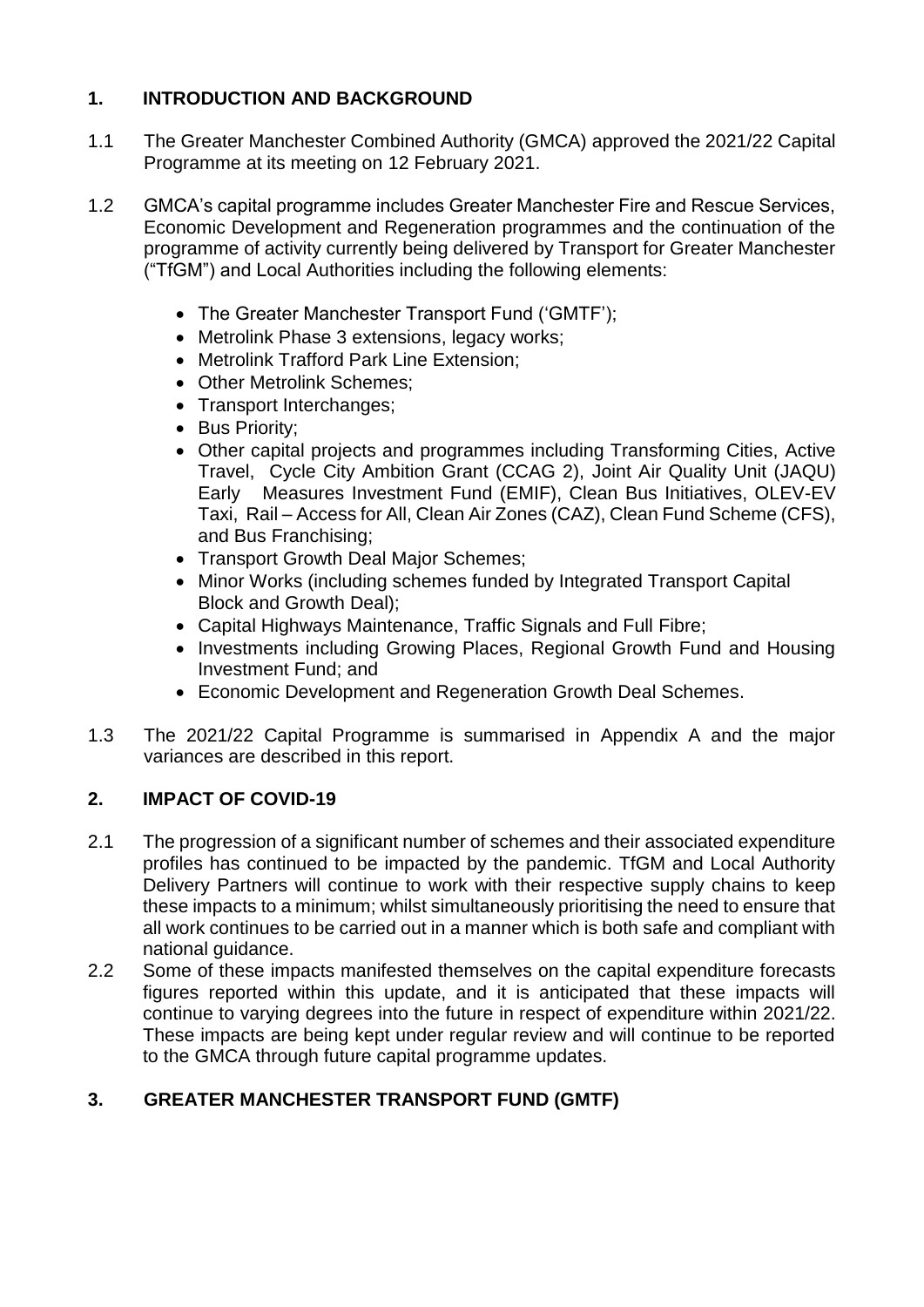- 3.1 The GMTF programme is funded from a combination of grants from the Department for Transport; a 'top slice' from the Greater Manchester Integrated Transport Block (ITB) LTP funding; and from a combination of borrowings, to be undertaken by GMCA, and partly from local/third party contributions and local resources (including LTP and prudential borrowings).
- 3.2 The GMTF was established on the basis that GMCA would repay the borrowings in full by 2045, in part through the application of Metrolink net revenues (being Metrolink revenues, net of operating, maintenance and other related costs); in part by the application of the annual ring-fenced levy contributions, which will be raised by GMCA, under its levying powers; and in part from local, third party, revenue contributions.
- 3.3 The GMCA and TfGM hold earmarked reserves which are ring-fenced to pay for and manage the risks of delivering their ongoing capital programme. This includes the capital programme reserve which will be utilised as the financing costs (which include both the interest costs and minimum revenue provision with respect to the borrowings, which have been or will be taken out to fund the delivery of the schemes). As reported previously to GMCA, due to the impact of COVID-19, Metrolink has suffered a significant reduction in farebox revenues. In the period to 19 July 2021, the loss in net revenues has been offset by grant funding confirmed to date from DfT, however the ongoing funding position is currently uncertain.

## **Metrolink Programme**

- 3.4 The Metrolink Programme includes the close out of certain activities relating to the Phase 3 expansion programme as well as other service and operational improvement works to the network.
- 3.5 The current forecast expenditure for 2021/22 on residual works is £6.4 million, compared to a budget of £5.8 million. The variance is primarily due to an underspend in the prior year (2020/21), as a result of COVID-19, with the deferred works now being undertaken in 2021/22.
- 3.6 The total forecast outturn cost is within the total approved budget.

## **Metrolink Renewal and Enhancement Capital Programme**

- 3.7 The Metrolink Renewals and Enhancements programme has historically been funded by prudential borrowings, with repayments being made from Metrolink net revenues. However, as result of COVID19 and the associated impact on Metrolink revenues referred to at 3.3 above, the programme was reprioritised, with only works that are either safety or operationally critical currently being delivered.
- 3.8 The current forecast expenditure for 2021/22 of £8.6 million is in line with the budget of £8.4 million.
- 3.9 The total forecast outturn cost is within the total approved budget.

### **Park and Ride**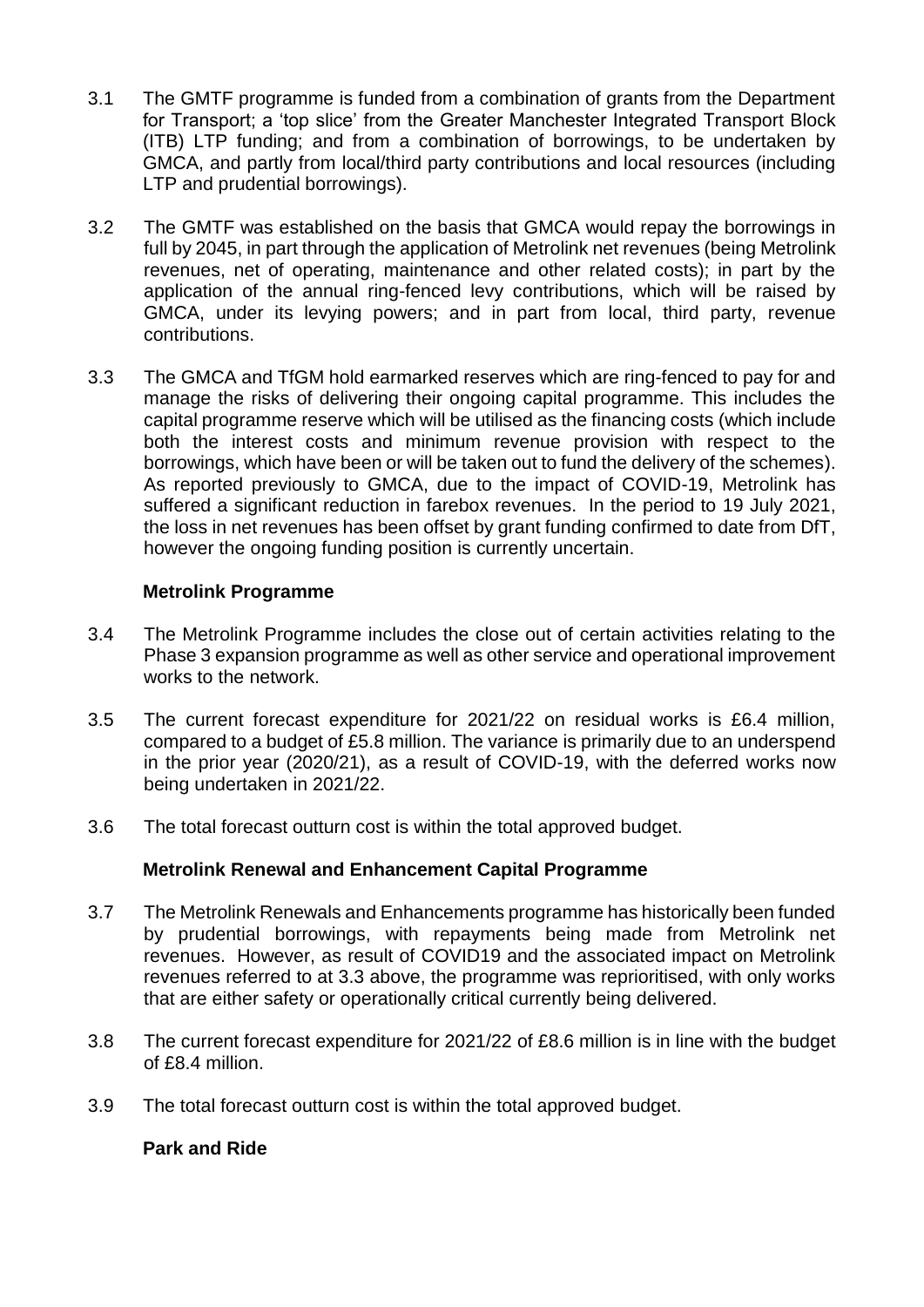- 3.10 The current forecast for 2021/22 of £0.1 million relates to the close out of previously delivered schemes.
- 3.11 The total forecast outturn cost is within the total approved budget.

## **Bus Priority Programme**

- 3.12 The current forecast for 2021/22 is £0.2 million, compared to a budget of £0.1million, with the variance being due to a rephasing of expenditure from prior years.
- 3.13 The total forecast outturn cost is within the total approved budget.

### **Interchanges**

- 3.14 The current forecast net expenditure for 2020/21 of £0.2 million relates to previously deferred expenditure in relation to defect rectification works.
- 3.15 The total forecast outturn cost is within the total approved budget.

### **A6 to Manchester Airport Relief Road (A6MARR)**

- 3.16 Stockport Council is responsible for the delivery of the A6MARR, resulting in the expenditure largely comprising grant payments to Stockport MBC.
- 3.17 The current forecast expenditure for 2021/22 is £3.5 million, compared to a budget of £5.6 million. The variance of £2.1 million predominantly relates to the phasing of final accounts for land transactions.
- 3.18 The total forecast outturn cost is within the total approved budget.

## **4. METROLINK TRAFFORD EXTENSION**

- 4.1 The current forecast expenditure in 2021/22 is £1.0 million, compared to a budget of £0.2 million. The variance is predominately due to phasing of final accounts for land transactions.
- 4.2 The total forecast outturn cost is within the total approved budget.

## **5. TRANSFORMING CITIES FUND (TCF)**

- 5.1 This programme includes:
	- Metrolink Additional Capacity; and
	- Cycling and Walking Mayoral Challenge Fund (MCF)
- 5.2 The Metrolink Additional Capacity programme includes the purchase of 27 additional trams and additional supporting infrastructure. The current forecast expenditure of £18.4 million in 2021/22 is in line with the budget of £18.1 million.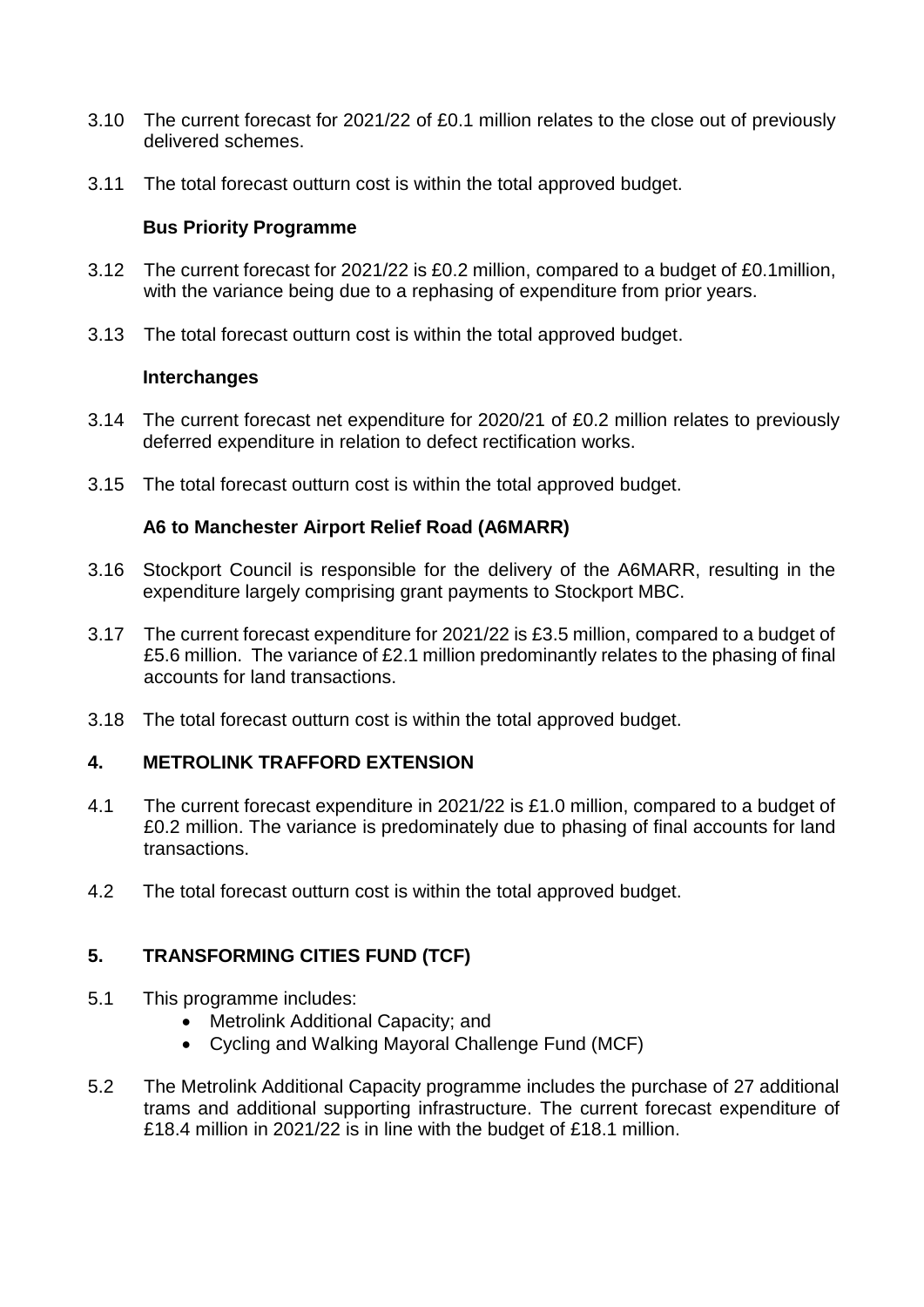- 5.3 The Cycling and Walking Challenge Fund 2021/22 current forecast spend is £43.9 million, compared to a budget of £54.3 million. This £10.4 million variance follows a fundamental review of all 89 schemes incorporating risks, opportunities, business case status, resource levels and historic delivery metrics.
- 5.4 Total forecast outturn costs are within the total approved budgets.

## **6. TRANSFORMING CITIES FUND -SECOND ALLOCATION (TCF2)**

- 6.1 The Government announced a second allocation of the TCF i.e., TCF Tranche 2 in January 2019, with Greater Manchester being awarded £69.5 million. A '*Prioritisation of the Second Tranche of Transforming Cities Funding'* report was approved by the GMCA on the 29 January 2021.
- 6.2 The current TCF2 forecast expenditure of £2.6 million in 2021/22 is in line with the budget.
- 6.3 The total forecast outturn cost is within the total approved budget.

## **7. ACTIVE TRAVEL FUND (ATF)**

- 7.1 The Active Travel Fund (ATF) programme comprises 26 cycling and walking infrastructure schemes located on the public highway, which are to be delivered by the 10 Greater Manchester Authorities. The current ATF forecast expenditure in 2021/22 of £6.4 million is in line with the budget of £6.7 million.
- 7.2 Total forecast outturn costs are within the total approved budgets.

## **8. OTHER CAPITAL SCHEMES AND PROGRAMMES**

- 8.1 The other capital schemes and programmes include:
	- Cycle City Ambition Grant 2 (CCAG2);
	- Joint Air Quality Unit (JAQU) Early Measures;
	- Clean Bus Initiatives;
	- OZEV EV Taxi Project; and
	- Rail Access for All
- 8.2 The current forecast expenditure in 2021/22 on the CCAG 2 programme is £1.7 million, compared to a budget of £2.2 million. The variance is primarily due to phasing.
- 8.3 Joint Air Quality Unit (JAQU) Early Measures Investment Funding (EMIF) 2021/22 current forecast expenditure is £0.6 million compared to a budget of £0.3 million. The variance is due to re-alignment of revenue and capital expenditure following a review of risk allowances.
- 8.4 The Clean Bus Fund and Clean Bus Technology Fund current expenditure forecast is £11.6 million compared to a budget of £13.3 million. The variance is due to a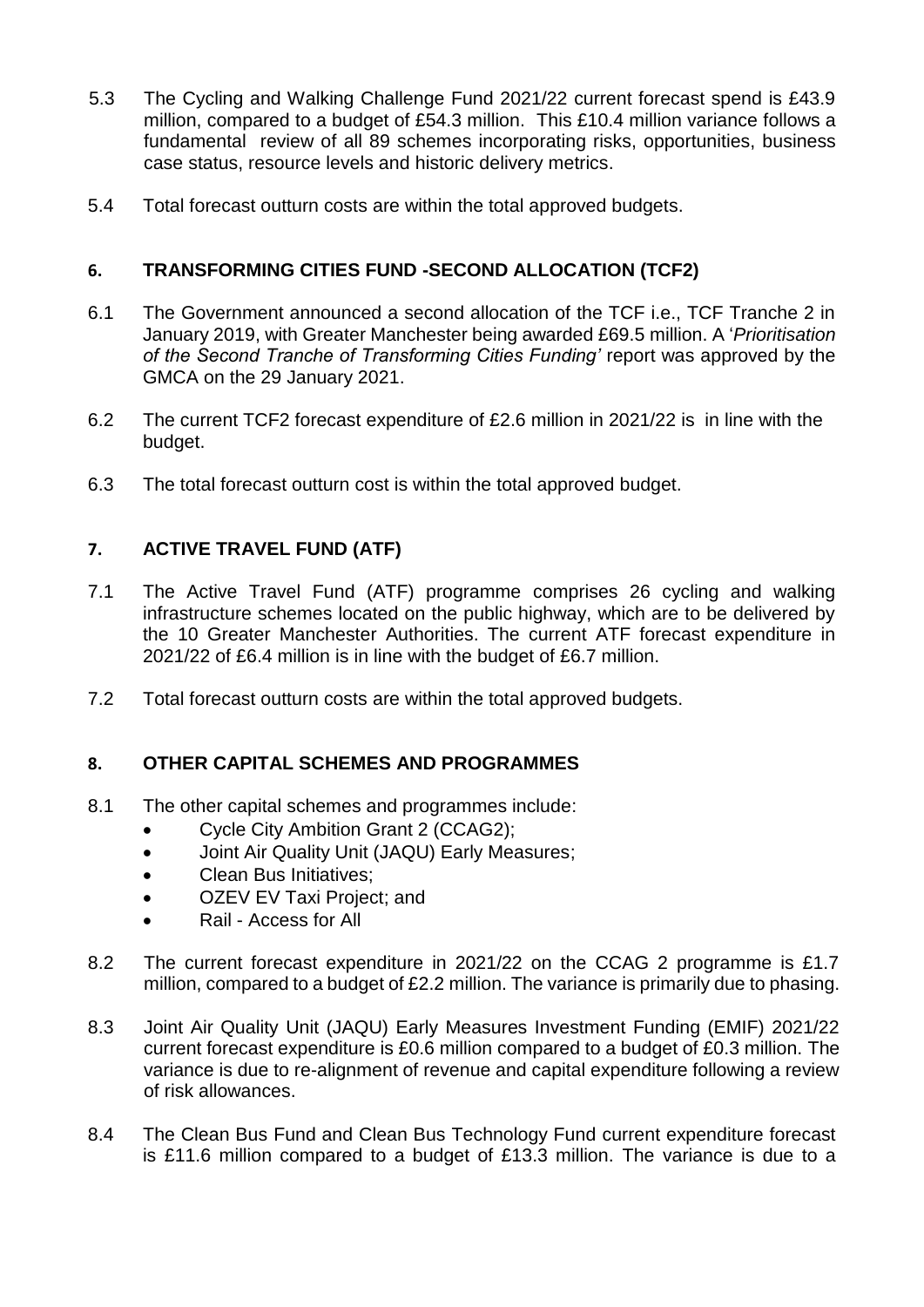revised bus retrofit schedule, as all Grant agreements required legal review to ensure state aid compliance, following modifications to The State Aid Regulation 2020.

- 8.5 The OZEV EV Taxi Project current expenditure forecast is £1.6 million compared to a budget of £2.0 million. The variance is primarily due to the phasing of the installation schedule for the electric vehicle rapid charging posts to enable further taxi trade engagement and the finalisation of site selection shortlisting.
- 8.6 The Greater Manchester Rail Access for All Programme consists of £6.7 million of funding, awarded by the Department for Transport (DfT) to Network Rail. The Access for All Programme current expenditure forecast is £1.2 million compared to a budget of £1.8 million The variance is due to ongoing development of the programme of works between TfGM and Network Rail.
- 8.7 The total forecast outturn costs are within the total approved budgets for these programmes.

### **9. CLEAN AIR ZONES (CAZ) and CLEAN FUND SCHEME (CFS)**

- 9.1 The final Business Case for the GM Clean Air Zone (CAZ) is in the process of being finalised for submission to the Joint Air Quality Unit (JAQU).
- 9.2 The Clean Funds Scheme (CFS) has been awarded £109.7 million funding by the Joint Air Quality Unit (JAQU), as part of the Clean Air Programme, which will provide financial support for Greater Manchester based businesses to upgrade non-CAZ (Clean Air Zone) compliant vehicles.
- 9.3 A Clean Air Plan Update was included on the agenda for the June GMCA meeting.
- 9.4 The 2021/22 current forecast of capital expenditure is £5.1 million.
- 9.5 The total forecast outturn cost is within the total approved budget for both projects.

### **10. BUS FRANCHISING**

- 10.1 On 23 March 2021 the GMCA considered a consultation report prepared by TfGM and recommended that the Mayor introduce the proposed bus franchising scheme.
- 10.2 On 25 March 2021 the Mayor made his decision to make the franchising scheme and that scheme was formally made on 30 March. Work has subsequently been undertaken to further develop the 2021/22 budget for the implementation of bus franchising.
- 10.3 The funding proposal for these costs was set out in the financial strategy for funding Bus Reform as reported to GMCA in November 2020, and was originally approved by GMCA in October 2019. The financial strategy included a total budgeted cost to implement Bus Franchising of £134.5 million over the period to 2025/26; and that these costs would be funded from a combination of Earnback; a "one off" Local Authority contribution; Business rates pooling receipts; existing 2019/20 precept for bus reform; and a requirement from future years' precept.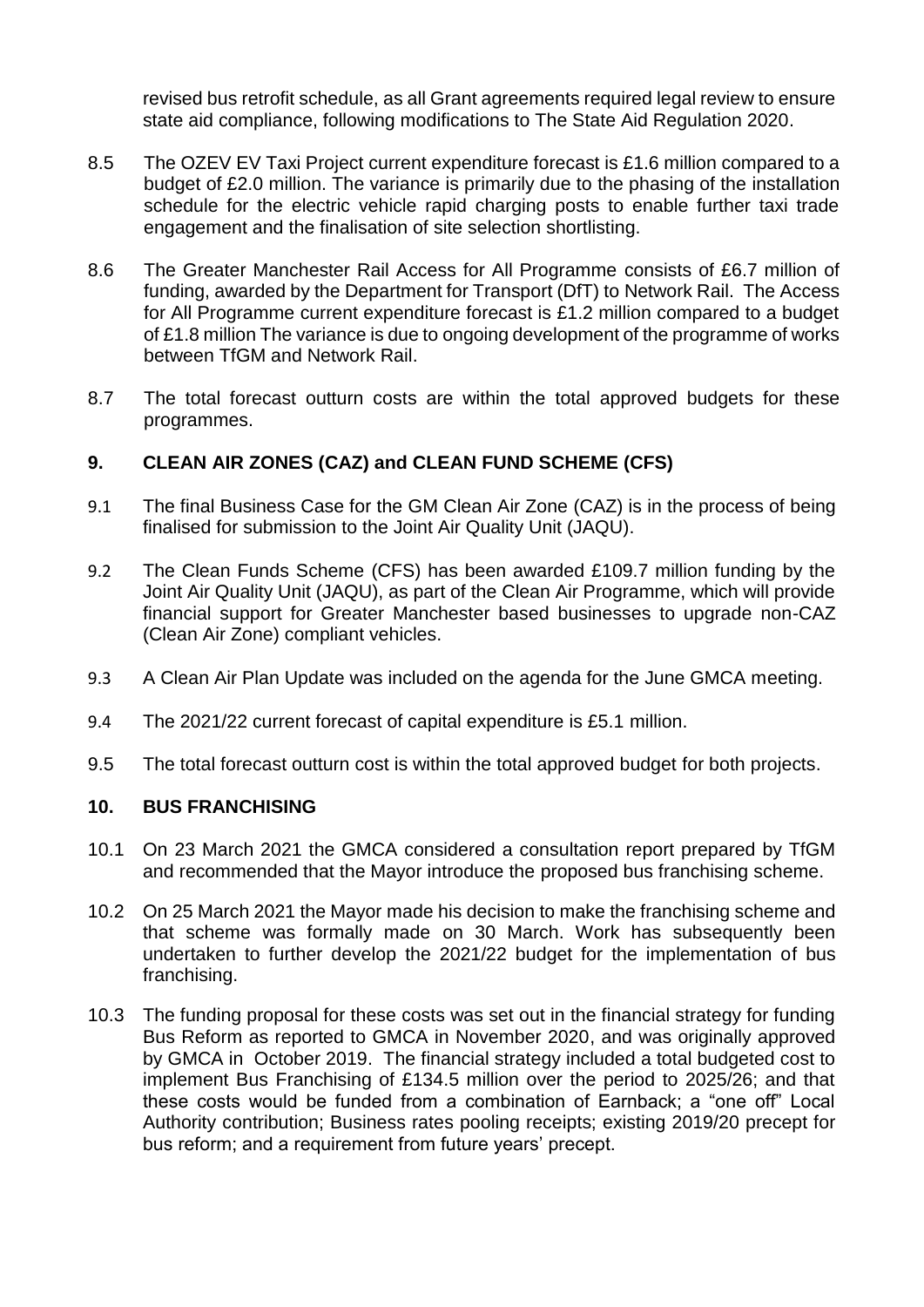- 10.4 The total forecast costs and funding sources for the implementation of bus franchising is unchanged from the £134.5 million previously reported to GMCA. However the year on year phasing of the costs and funding sources have been reviewed following the decision taken in March to implement the Franchising Scheme.
- 10.5 The forecast expenditure in 2021/22 is in line with the next steps required for the implementation and operation of the franchising scheme following the making of the scheme by the Mayor in March 2021, as set out in the May 2021 'Bus Reform: The Greater Manchester Franchising Scheme for Buses 2021 - Implementation and Operation'; and as set out in the Revenue Outturn report that is also on the agenda for this meeting.
- 10.6 Approval is sought for capital expenditure of £24.6 million in total in the current 2021/22 financial year to implement the franchising scheme. Capital expenditure principally relates to bus depot and land acquisition costs and the development of Information Systems (IS) to support the management of franchised bus services. The capital expenditure total includes an initial drawdown for a land acquisition previously approved by GMCA in June 2021.
- 10.7 The 2021/22 capital expenditure is funded from the overall financial strategy to implement bus franchising, which GMCA has previously approved. The 2021/22 revenue costs and budget to implement the franchising scheme are included for approval within the Revenue Outturn report.

### **11. TRANSPORT LOCAL GROWTH DEAL 1 MAJORS SCHEMES AND 3 (Major and Minor Schemes)**

- 11.1 The Transport Local Growth Deal 1 & 3 Majors Programme consists of 17 major schemes (excluding Stockport TCAP) which are being delivered by TfGM and the Local Authorities. The total current forecast expenditure in 2021/22 of £34.2 million is in line with the budget of £34.5 million.
- 11.2 The Local Growth Deal 3 Minor Works schemes are also being delivered by TfGM and the Local Authorities. The current forecast expenditure in 2021/22 is £3.2 million compared to a budget of £2.4 million. The variance is primarily due to year on year phasing.
- 11.3 Total forecast outturn costs are within the total approved budgets.

### **12. MINOR WORKS**

- 12.1 The 2021/22 current expenditure forecast for these schemes is £5.3 million compared to a budget of £8.7 million. The variance relates to the Growth Deal minor works programme and primarily to the rephasing of certain construction works from the current financial year into 2022/23.
- 12.2 Total forecast outturn costs are within the total approved budgets.

## **13. GMCA CONTROLLED TRANSPORT SCHEMES**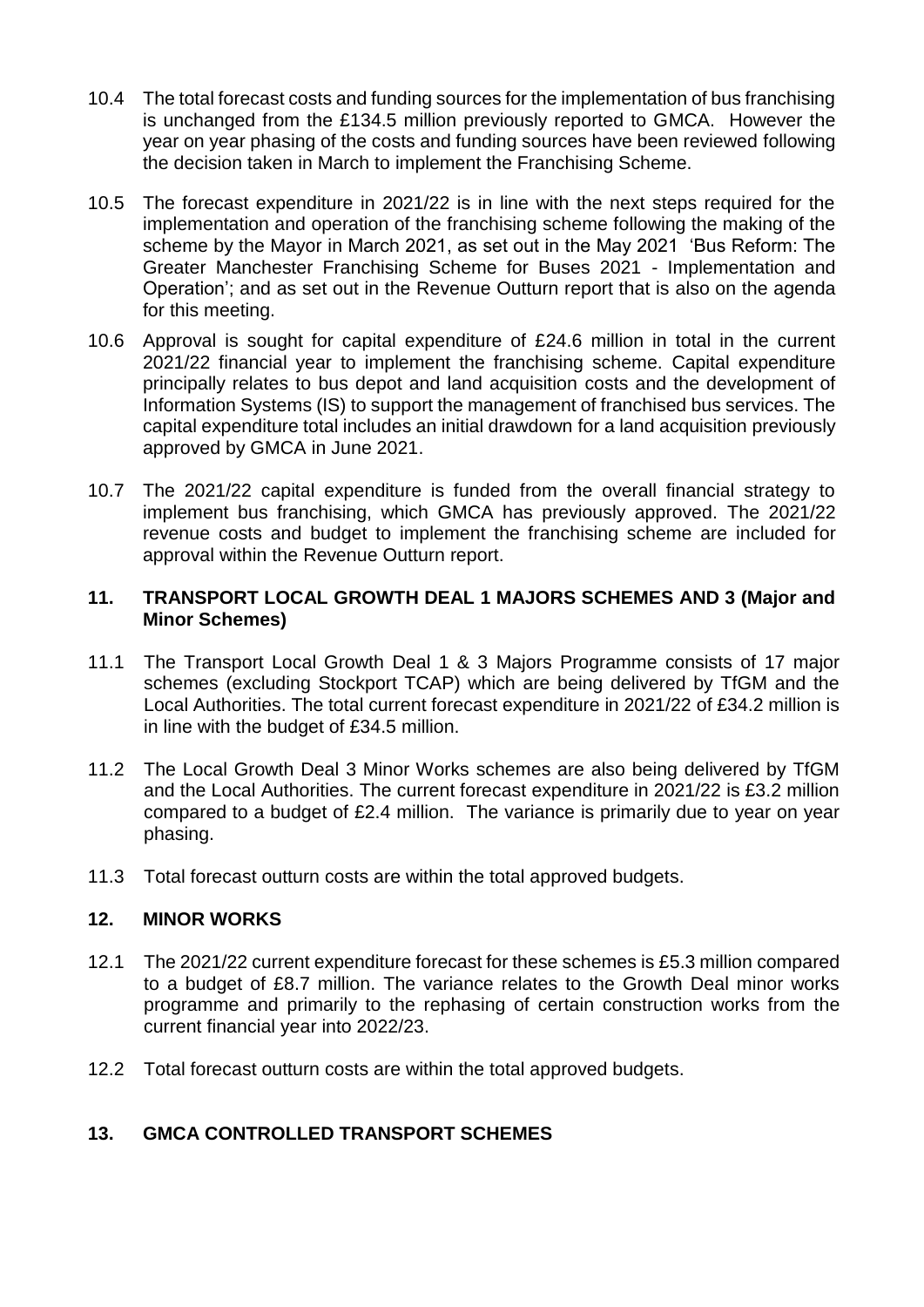13.1 The final allocation of the devolved Local Transport Grant, which includes funding for the Integrated Transport Block and Highways Maintenance Block and Incentive Element totalling £35.7m was confirmed later than in previous years and was not received in time to be included in the 2021/22 budget approved by GMCA on 12 February 2021. The Government also confirmed the allocation for the Pothole and Challenge Fund of £15.5m. The update to the capital programme and allocations to GM local authorities was agreed by GMCA on 25<sup>th</sup> June 2021.

## **14. ECONOMIC DEVELOPMENT AND REGENERATION FUNCTIONS**

#### 14.1 Former Growth Deal

The 2021/22 current expenditure forecast for these schemes is £6.7m compared to a budget of £12.2m. The variance relates to rephasing of the works since the budget was approved in February 2021.

#### 14.2 Housing Investment Fund

The Greater Manchester Housing Investment Fund has been designed to accelerate and unlock housing schemes. It will help build the new homes to support the growth ambitions across Greater Manchester. To facilitate this DCLG have provided a £300 million loan to provide the up-front funding and loans are approved by GMCA. Forecasts drawdowns for 2021/22 currently stand at £169.694m, an increase to the capital programme of £79.522m. The forecast includes all pipeline projects and will be subject to change once specific loans are approved and the timing of payments confirmed. This means the forecast expenditure may come to fruition during 2021/22 but may be carried forward in to 2022/23.

#### 14.3 Getting Building Fund

The 2021/22 current expenditure forecast is £34.6m compared to a budget of £31.3m. The variance relates to rephasing and timing of drawdowns by participants.

#### 14.4 Brownfield Land

The 2021/22 current expenditure forecast is £37.5m compared to a budget of £30m. The variance relates to rephasing and timing of drawdowns by participants.

#### 14.5 Public Sector Decarbonisation Scheme

The 2021/22 current expenditure forecast is £78.2m. The submission of a bid for the Public Sector Decarbonisation Scheme (PSDC) was reported to the 27 November 2020 meeting of the GMCA. The purpose of the grant via Salix is to half carbon emissions from the Public Estate by 2032, through the deployment of energy efficiency and heating measures, excluding gas powered boilers and Combined Heat and Power (CHP).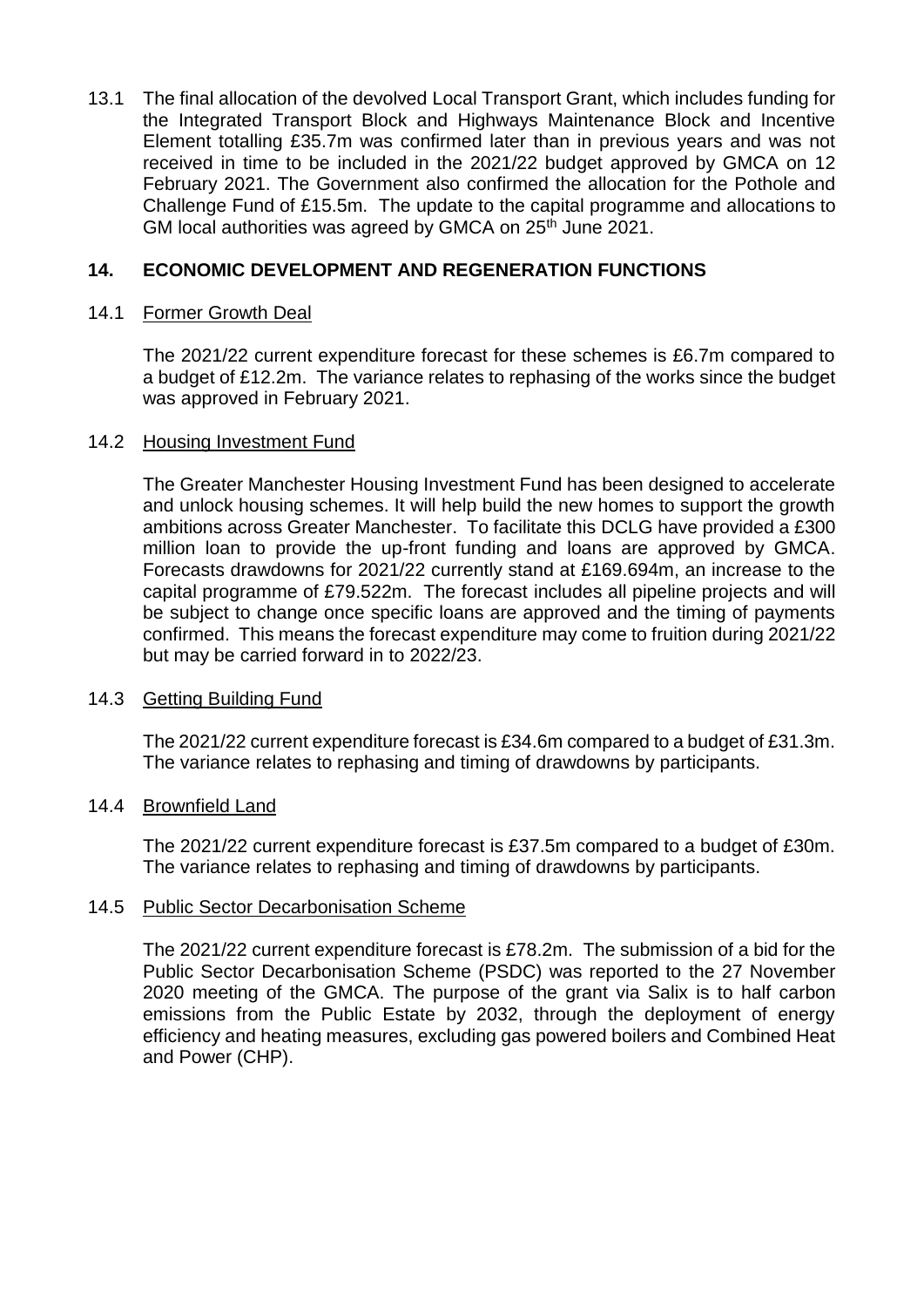### 14.6 Homelessness Rough Sleeper Programme

The 2021/22 current expenditure forecast is £1.3m and was approved at the 27 November 2020 meeting of the GMCA.

#### 14.7 Green Homes Grant

The 2021/22 current expenditure forecast is £27.2m which includes phases 1a, 1b and 2 and is to support domestic retrofit projects fully funded by UK central government.

### **15. GREATER MANCHESTER FIRE AND RESCUE SERVICE**

#### 15.1 Estates

A long-term Estates Strategy is being formulated, the approved Phase 1 of the scheme is reflected in the revised budget. Plans for extension and refurbishment works on Littleborough Fire Station are underway with the remainder of the Phase 1 plan to commence from 2022/23 and complete by 2025/26. Alongside this is the Bury Training and Safety Centre scheme which is also underway and due to complete in the first quarter of 2022/23.

### 15.2 ICT

Further detail has been mapped which identified revenue requirement as part of the previous Programme for Change projects, therefore, has been reflected by a reduced Capital budget requirement. Work is on-going with the ICT Governance Group to identify future investment requirements to underpin the Fire Plan and Annual Delivery Plan using digital solutions.

#### 15.3 Vehicles and Equipment

Forecasts have been reprofiled from 2020/21 and for the remainder of the year for vehicle and equipment deliveries.

### 15.4 Waking Watch Relief

This scheme is administered by GMFRS for the City Region and funded by Government Grant. The funding is for the implementation of alarm systems to allow the release of costs of employing a waking watch. The full allocation of the grant has been successfully awarded under the governance of a panel and reported back to Government.

### **16. WASTE**

### 16.1 Operational Assets

The 2021/22 current expenditure forecast has increased from budget by £2.7m. This is largely due to the reprofiling of works at Longley Lane, Sharston from 2020/21.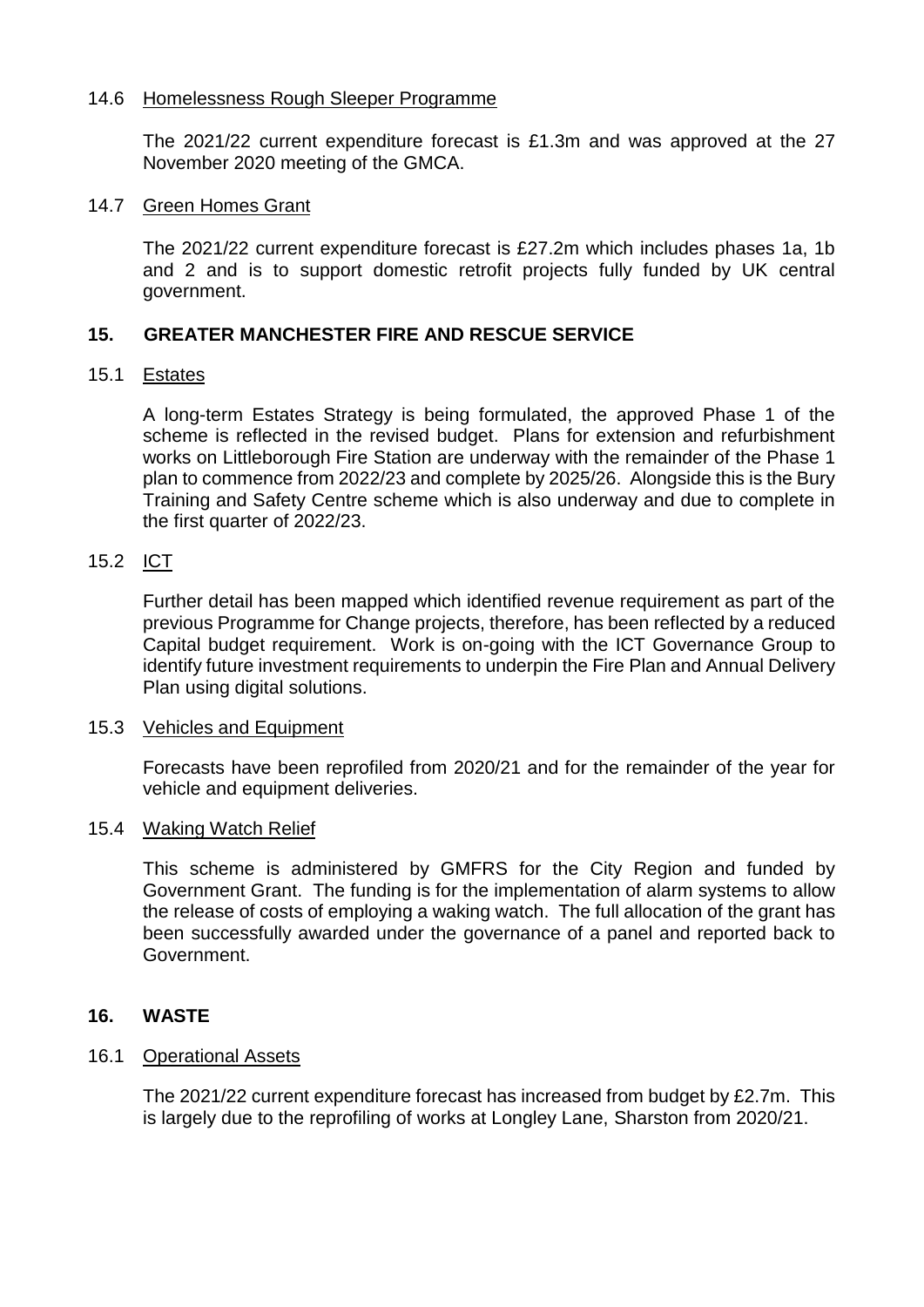# 16.2 Non-Operational Assets

The 2021/22 current expenditure forecast has decreased by £0.6m due to projects being reprofiled into 2022/23 to allow for the works on the operational assets to continue.

### **17. RECOMMENDATIONS**

17.1 The recommendations appear at the front of this report.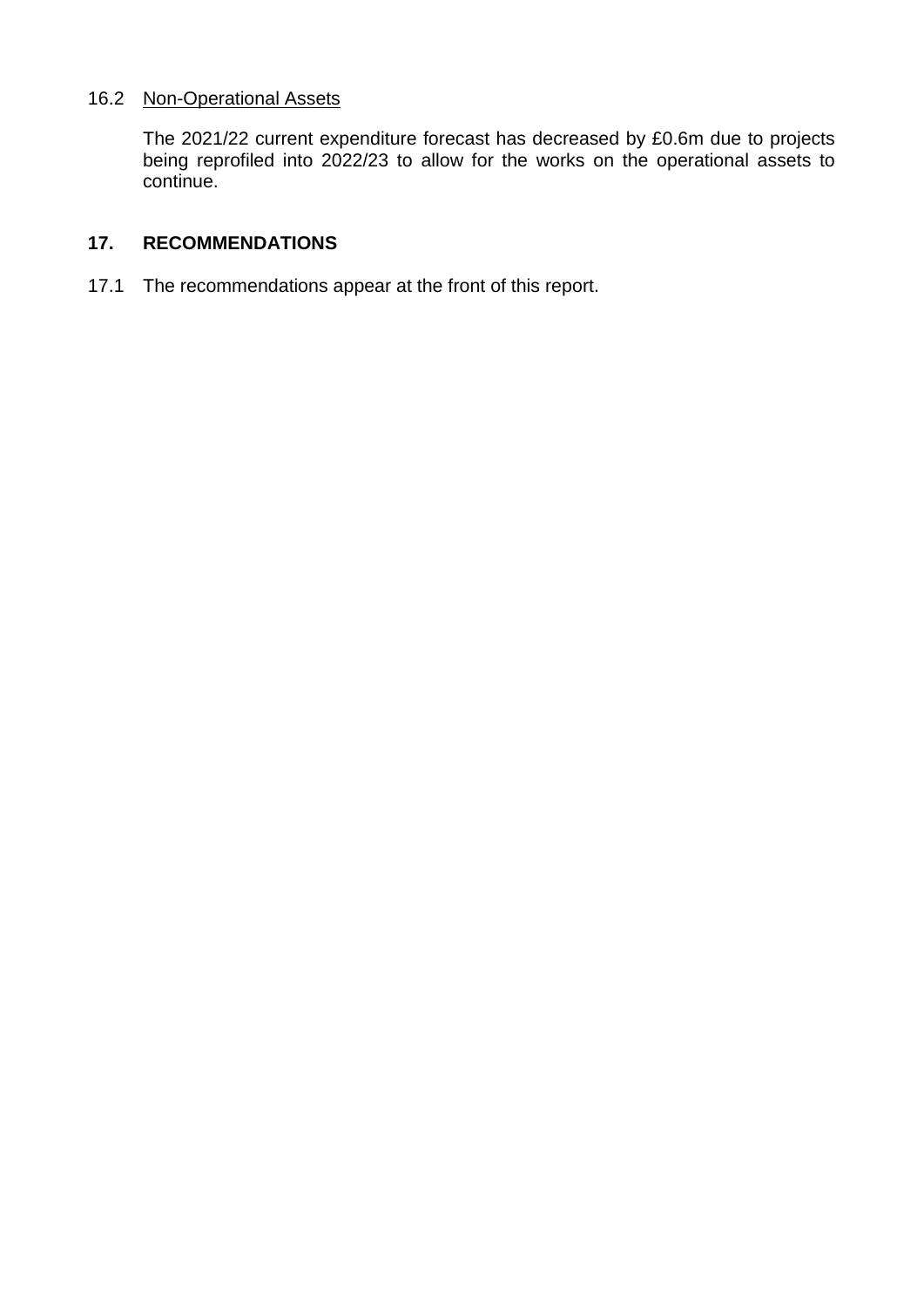| <b>Appendix A</b>                               | <b>Budget</b> | <b>Current</b>             | <b>Variance</b> |
|-------------------------------------------------|---------------|----------------------------|-----------------|
|                                                 | 2021/22       | 2021/22<br><b>Forecast</b> |                 |
|                                                 | f'000         | f'000                      | f'000           |
| <b>TRANSPORT</b>                                |               |                            |                 |
| <b>Greater Manchester Transport Fund</b>        |               |                            |                 |
| <b>Metrolink Programme</b>                      | 5,770         | 6,494                      | (724)           |
| <b>Metrolink Renewals and Enhancements</b>      | 8,394         | 8,614                      | (220)           |
| Park and Ride                                   |               | 129                        | (129)           |
| <b>Bus Priority Programme</b>                   | 77            | 216                        | (139)           |
| Interchanges                                    |               | 212                        | (212)           |
| <b>Greater Manchester Transport Fund</b>        | 14,241        | 15,665                     | (1, 424)        |
| <b>Road Schemes (Stockport)</b>                 |               |                            |                 |
| Stockport Town Centre Access Plan (DfT retained |               |                            |                 |
| scheme)                                         |               |                            |                 |
| A6 MARR / SEMMMS                                | 5,552         | 3,493                      | 2,059           |
| <b>Stockport Council Schemes total</b>          | 5,552         | 3,493                      | 2,059           |
| <b>Other Metrolink Schemes</b>                  |               |                            |                 |
| <b>Trafford Extension</b>                       | 196           | 976                        | (780)           |
| <b>Other Metrolink Schemes total</b>            | 196           | 976                        | (780)           |
| <b>Other Capital Schemes</b>                    |               |                            |                 |
| <b>Other Capital Schemes</b>                    | 51            | 51                         |                 |
| Cycling-CCAG 2                                  | 2,179         | 1,736                      | 443             |
| <b>TCF - Mayors Challenge Fund</b>              | 54,290        | 43,889                     | 10,401          |
| TCF - Metrolink Capacity Improvement Programme  | 18,132        | 18,358                     | (226)           |
| <b>Transforming Cities 2</b>                    | 2,625         | 2,625                      |                 |
| <b>Active Travel Fund</b>                       | 6,697         | 6,368                      | 329             |
| <b>Access For All</b>                           | 1,788         | 1,245                      | 543             |
| <b>Bus Franchising</b>                          |               | 24,600                     | (24, 600)       |
| <b>Cycle Safety</b>                             |               |                            |                 |
| <b>OLEV Taxi</b>                                | 1,986         | 1,579                      | 407             |
| Clean Funds Scheme (CFS)                        |               | 5,137                      | (5, 137)        |
| Clean Air Zone (CAZ)                            |               | 18,358                     | (18, 358)       |
| <b>Clean Bus Technology Fund</b>                | 1,733         | 2,071                      | (338)           |
| Clean Bus Fund                                  | 11,571        | 9,571                      | 2,000           |
| <b>Early Measures</b>                           | 342           | 563                        | (221)           |
| <b>Other Capital Schemes total</b>              | 101,394       | 136,151                    | (34,757)        |
| <b>Growth Deal - Transport</b>                  |               |                            |                 |
| <b>TfGM Majors</b>                              | 22,117        | 20,715                     | 1,402           |
| <b>Local Authorities Majors</b>                 | 12,418        | 13,508                     | (1,090)         |
| <b>Growth Deal 3 TfGM schemes</b>               | 1,347         | 3,169                      | (1,822)         |
| Growth Deal 3 Local Authorities                 | 1,040         | 56                         | 984             |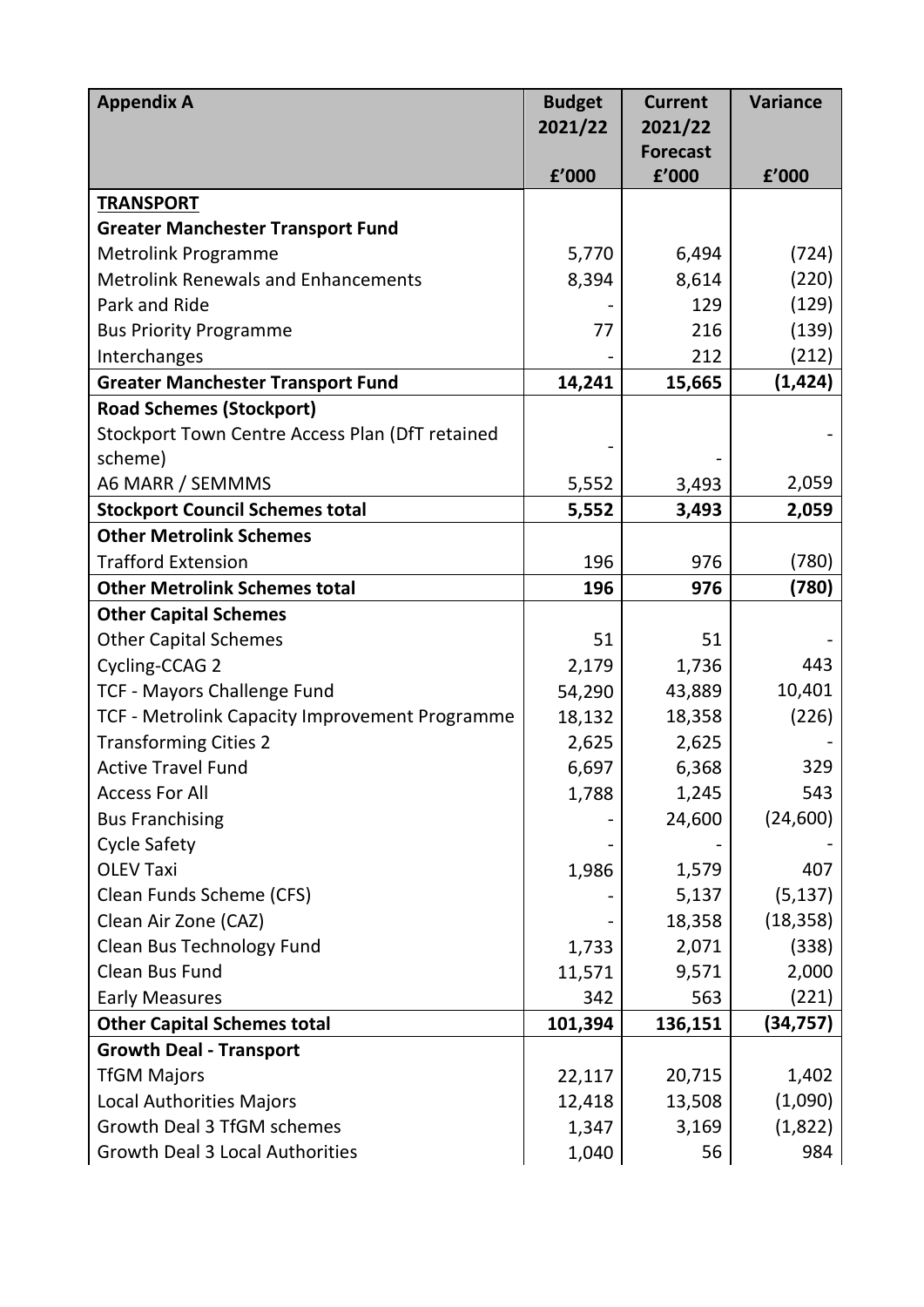| <b>Appendix A</b>                                      | <b>Budget</b> | <b>Current</b>           | <b>Variance</b> |
|--------------------------------------------------------|---------------|--------------------------|-----------------|
|                                                        | 2021/22       | 2021/22                  |                 |
|                                                        | f'000         | <b>Forecast</b><br>f'000 | f'000           |
| <b>Growth Deal total</b>                               | 36,922        | 37,448                   | (526)           |
| <b>Minor Works</b>                                     |               |                          |                 |
| <b>ITB Local Authorities and TfGM</b>                  | 849           | 1,047                    | (198)           |
| Growth Deal 1&2 Local Authorities                      | 6,932         | 3,563                    | 3,369           |
| <b>Growth Deal 2 TfGM Schemes</b>                      | 910           | 725                      | 185             |
| <b>Minor Works total</b>                               | 8,691         | 5,335                    | 3,356           |
| <b>GMCA Transport Schemes</b>                          |               |                          |                 |
| <b>Traffic Signals</b>                                 | 2,500         | 2,500                    |                 |
| <b>Full Fibre Network</b>                              | 17,252        | 17,252                   |                 |
| <b>Highways Maintenance</b>                            | 27,202        | 34,940                   | (7, 738)        |
| <b>GMCA Transport Schemes</b>                          | 46,954        | 54,692                   | (7, 738)        |
|                                                        |               |                          |                 |
| <b>Total - Transport</b>                               | 213,950       | 253,760                  | (39, 810)       |
|                                                        |               |                          |                 |
| <b>ECONOMIC DEVELOPMENT &amp; REGENERATION</b>         |               |                          |                 |
|                                                        |               |                          |                 |
| <b>Growth Deal - ED&amp;R</b>                          |               |                          |                 |
| Skills Capital Round 2 & 3                             | 9,673         | 5,932                    | 3,741           |
| Life Sciences Fund                                     | 1,749         | 814                      | 935             |
| Pankhurst Institute                                    | 793           |                          | 793             |
| <b>Other ED&amp;R Schemes</b>                          |               |                          |                 |
| Recycled GF / RGF Capital Receipts                     | 5,000         | 7,950                    | (2,950)         |
| <b>Growing Places</b>                                  | 20,000        | 20,000                   |                 |
| Housing Investment Fund                                | 90,142        | 169,694                  | (79, 522)       |
| <b>Getting Building Fund</b>                           | 31,316        | 34,612                   | (3, 296)        |
| <b>Brownfield Land Fund</b>                            | 30,000        | 37,500                   | (7,500)         |
| <b>Affordable Homes</b>                                |               | 200                      | (200)           |
| <b>Public Sector Decarbonisation</b>                   |               | 78,237                   | (78, 237)       |
| Homelessness Rough Sleeper Grant                       |               | 1,355                    | (1, 355)        |
| <b>Green Homes</b>                                     |               | 27,222                   | (27, 222)       |
|                                                        |               |                          |                 |
| <b>Total - Economic Development &amp; Regeneration</b> | 188,673       | 383,496                  | (194, 823)      |
|                                                        |               |                          |                 |
| <b>GM FIRE AND RESCUE</b>                              |               |                          |                 |
| <b>Estates</b>                                         | 4,999         | 6,372                    | (1, 373)        |
| ICT                                                    | 4,017         | 2,218                    | 1,799           |